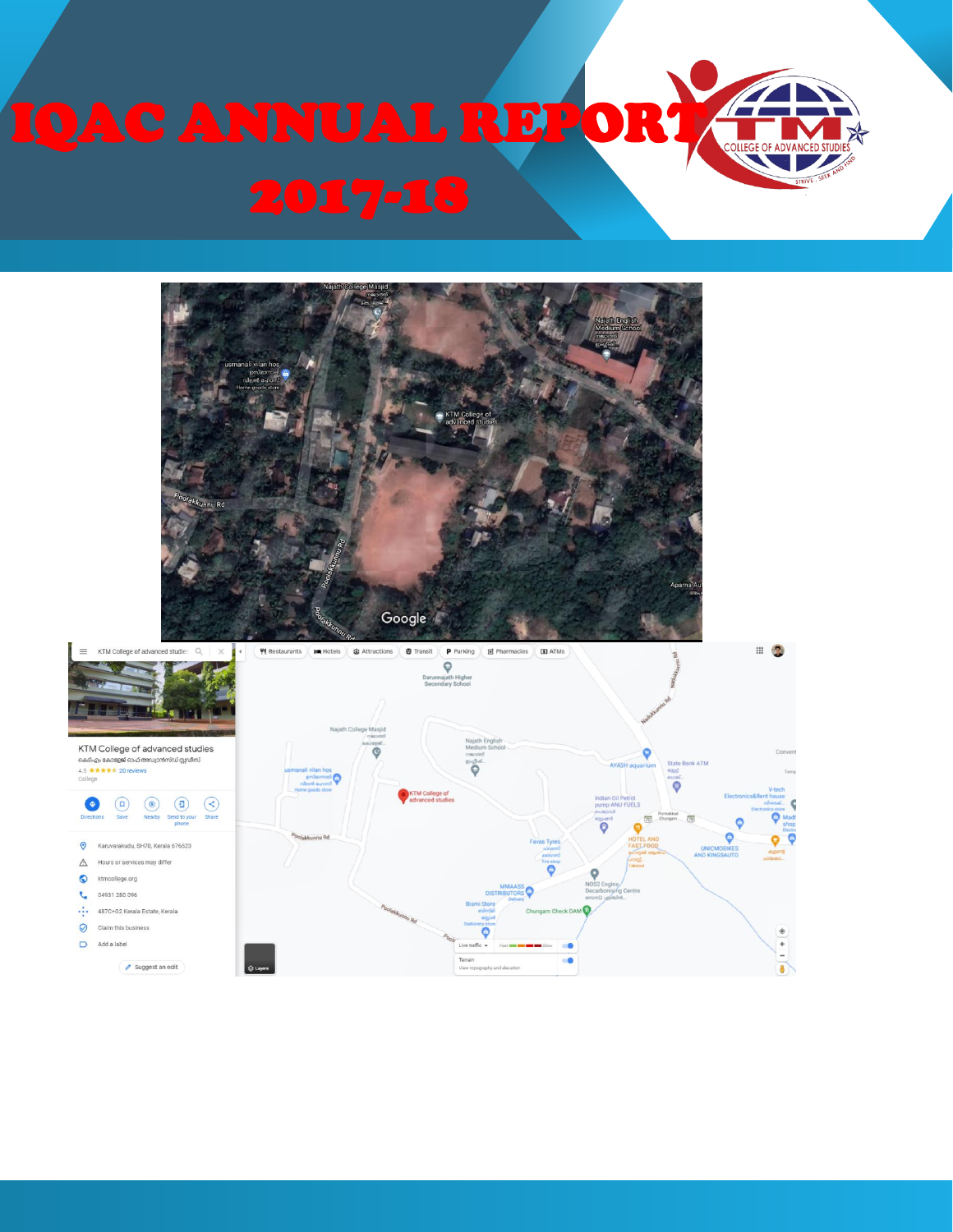Internal Quality assurance Cell (IQAC) is a quality sustenance activity for each and every walk of our institution Darunnajath Arabic College, Karuvarakkundu. The primary aim of the IQAC is to develop a system for conscious, consistent and catalytic action to improve the academic and administrative performance of the institution. In this academic year, 2017-18 the IQAC played a significant role in ensuring timely, efficient and progressive performance of academic, administrative, financial walks of the college. As every year, IQAC conducted its first meeting decided to do the needful for the preparation of Academic calendar of the College and to submit the necessary suggestions to the Staff Council for the same. It was also decided to visit all the classes and to hear their requirements and suggestions. Also, the distribution of teachers work diaries was done on the same day.

# **Activities and contributions of IQAC**

IQAC Collected feedbacks from all the stake holders ie students, teachers, Alumnae and employers, and analyzed and taken necessary steps for actions to be taken to assure the accountability and transparency in the quality management system of the institution and its concern for ensuring quality of education being imparted. The academic audit and Professional development programs for teaching and non-teaching staff of the College also conducted as the IQAC is creatively interfering to enhance the quality of teachinglearning process by ensuring that the planned activities are carried out in a time-bound manner. Here are the important initiatives of IQAC in the last academic year.

### **Departmental Seminars:**

• Department of Arabic conducted a Two-Day Workshop on "Arabic Media Writing" on 22<sup>nd</sup> and 23<sup>rd</sup> of June 2017.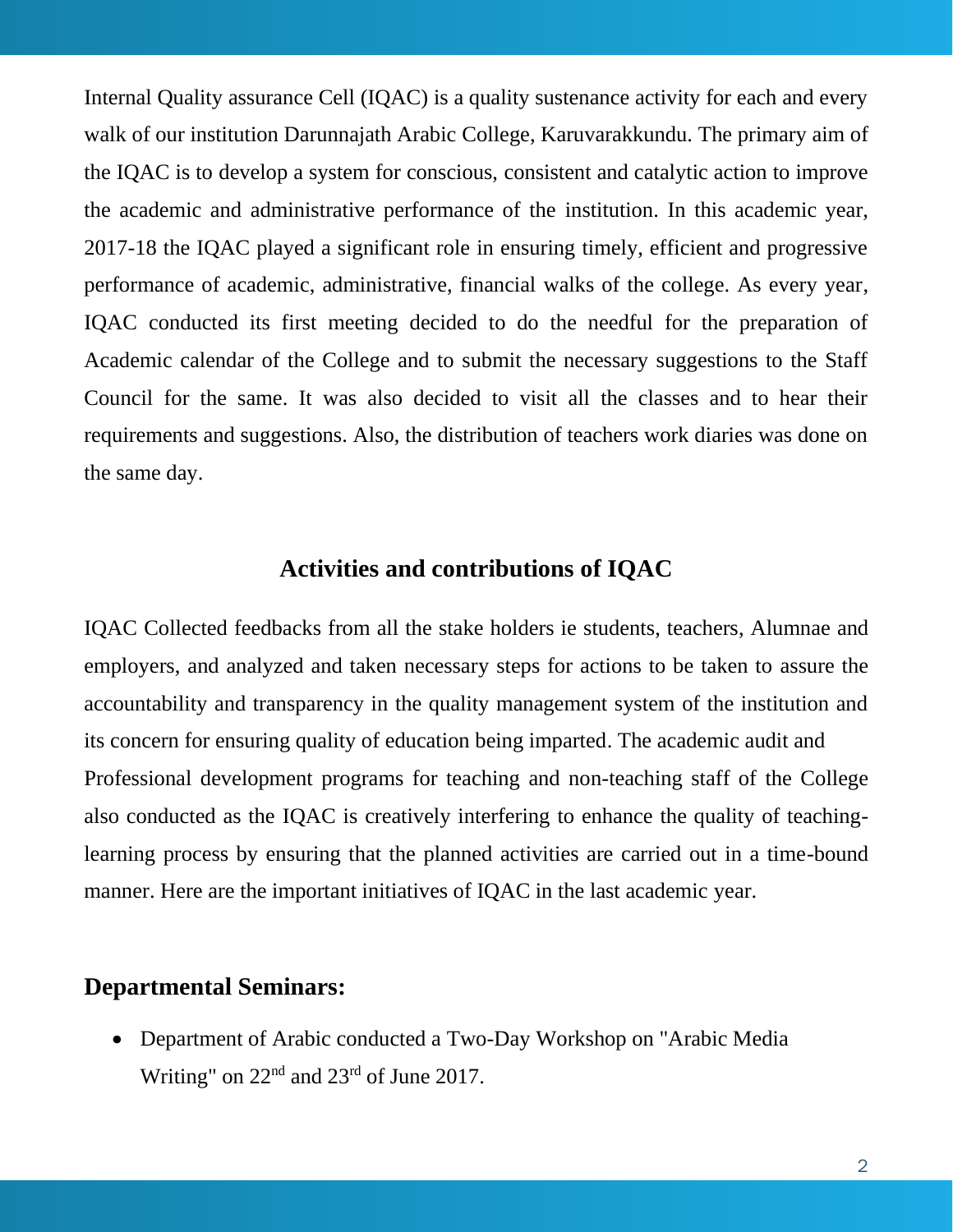- One day Workshop on "Research Methodology and Academic Writing" was organized on 27/09/2017.
- A State level seminar on "Modern Arabic Feminist Writers" was organized by Department of Arabic on 18/12/2017.
- Department of Commerce organized One Day National Seminar on "Support System and Entrepreneurship" on 02/09/2017.
- Workshop on "Intellectual Property Rights and Plagiarism Issues "was conducted on 03/02/2018 by the Department of Commerce.

# **Skill Enhancement Initiatives:**

- An Achievement Motivation programme conducted on 17.09. 2017 in which 37 students participated. Mr. Mansoorali was the resource person.
- To improve Language and Communication skill of the students a session was condected named "Letters" under the leadership of Mr. Zubair, on 21-06-2017. about 70 students participated.
- Prof. Ubaidurahman conducted a session on Types of Speeches on 05-10-2017.
- A Workshop on ' Drama theatre' was organized on 13-01-2018 and Dr. V. Hikmathulla (Dramatist) and Afsah led the sessions.
- A Computer oriented skill development programme conducted on 11-08-2017. Mr. Abdul fathah led the session.
- Conducted a training session on "Microsoft Word & Excel" for Final year Students on15-01-2018 in collaboration with FOCUSCOM.

#### **Extension and Outreach Programs:**

• The extension and outreach programs of the IQAC include the Health survey and awareness program for plantation labours. The premarital counseling is another important extension program which is widely appreciated from the commons. The other programs are listed below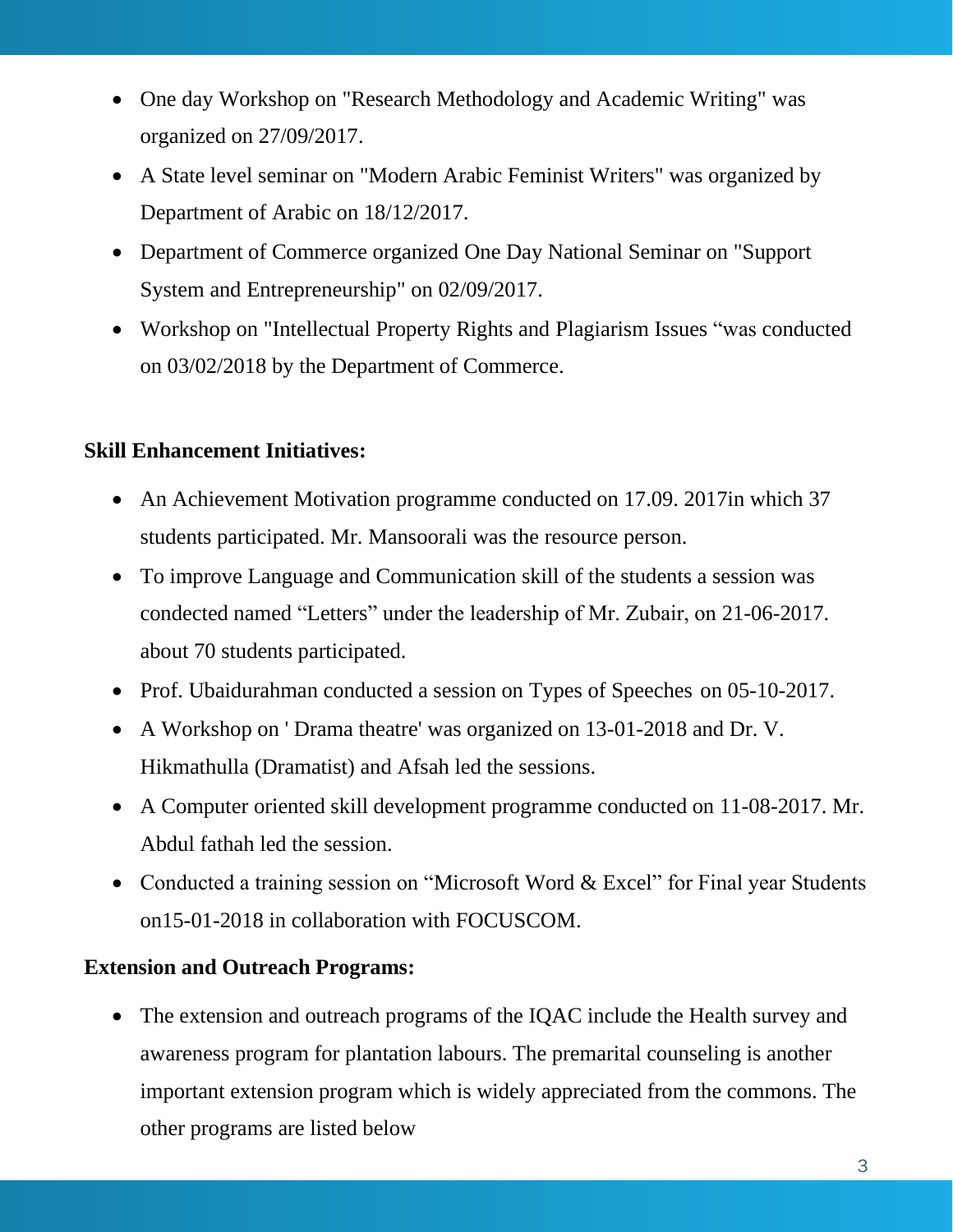- Madhuram Malayalm: The Language acquisition program for migrant laborers. Psych-up: Program targeting class ten students.
- "Koode" (We are With You) In consonance with the Union Government's initiative of Beti Bachao, Beti Padhao.
- Shashakthikaran: Educational and Social Enrichment Program for the orphan and destitute students.

### **Promotion of Research**

- Mr. Muhammed Aslam EK honoured and appreciated by IQAC as he published his new book named "Literary Exchange Between Arabic and Malayalam"
- IQAC provides guidelines and suggestions for publishing research articles in peer reviewed journals especially in UGC approved journals. As a result two faculties of college, Mr. Muhammed Aslam EK and Mr. Abdul Gafoor NV published their articles in UGC approved journals; Al Jeel Al Jadeed and Majalla Al kalikoot respectively.

#### **Contribution of IQAC to teaching- learning process**

- IQAC helps to maintain zero hour and substitute registers.
- It was held special programs for Advanced and Slow learners.00 programs for Slow learners and 00 for advanced learners.
- IQAC makes it sure that open houses (class PTA meetings) are convened regularly.
- IQAC selected the students who deserve different scholarships and awards of the College.
- Teachers were encouraged to use IT tools in maximum number in the classrooms.

# **Enhancement of Staff competence**

- Conducted an orientation program on VISWAS module on 05.07.2017
- Aiming to build competency in teachers organize an initiative of one day workshop on workshop on effective classroom communication and management on 06-05- 2017.